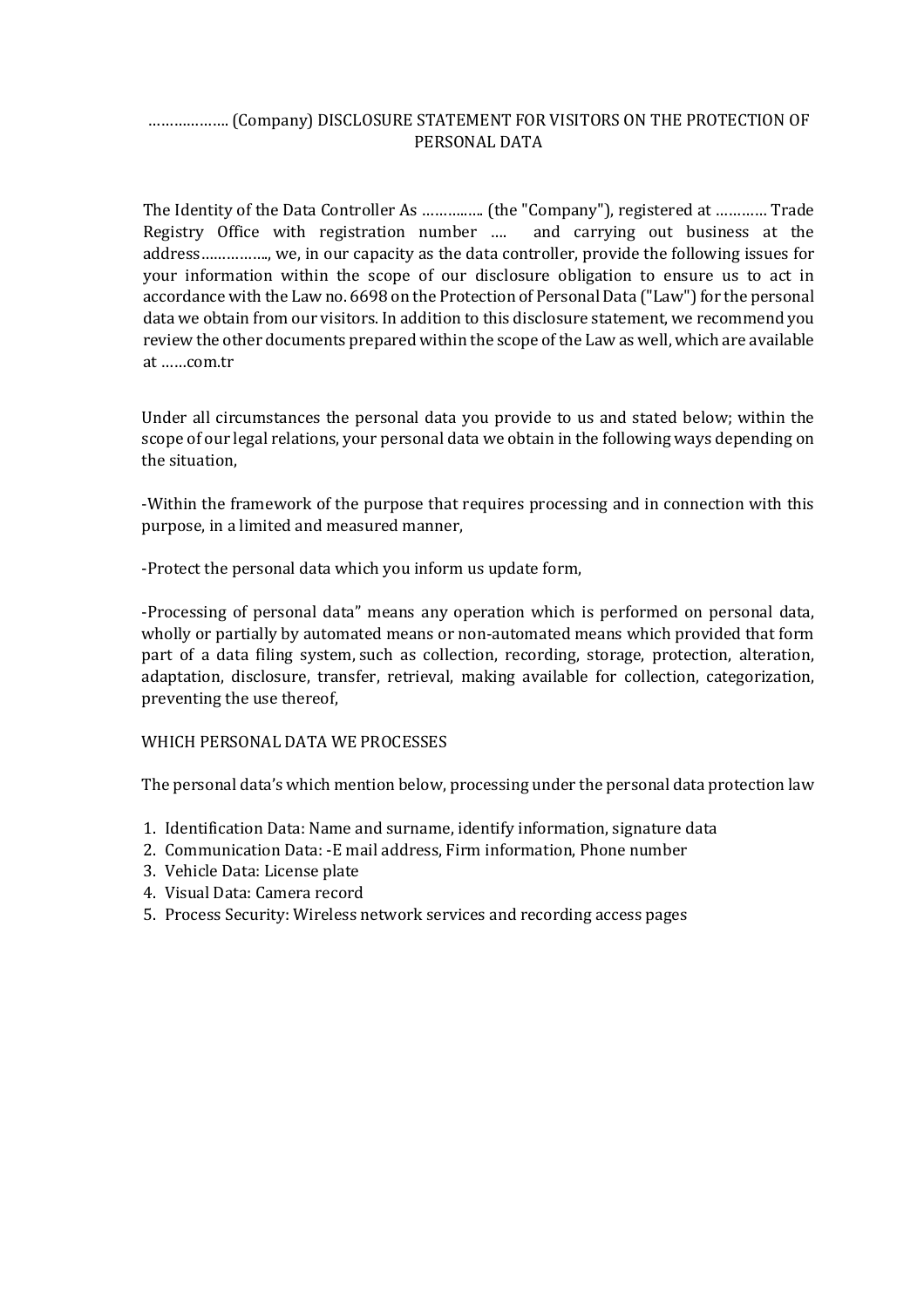## YOUR PERSONAL DATA IN WHICH WAY AND WHAT PURPOSE THE PROCESSED

We obtained your personal data by us in accordance with the law by ………. (Company) in following ways and for legal reasons, without damaging your rights within the scope of the legitimate interests of ……….. (Company)

#### THE METHODS OF DATA COLLECTIONS

Data Your personal data may be processed and transferred by or through the Company, by automatic or non-automatic.

-Physical Method (By documents)

-NVR/DVR closed loop camera record system

#### LEGAL PURPOSES

-The Law No 6698 Personal Data Protection Law Article 5-6

-The Law of Obligation

-The Law no 6331 Occupational health and safety training

-Regulation on Health and safety measures to be taken in thew workplace building and additions

-The Law No 5651 the Law on the organization of publications made in the internet environment and the fight against crimes committed through these publications.

The Purposes of Data Processing

-Execution of emergency management processes

-Information security processes

-Conduct of ethic and audit activities

-Execution of access Powers

-Providing physical space safety

-Giving information to authorized persons, organizations and institutions

-Following visitor's/visitors' registrations

-Visitor conformations

-Statistical purpose for calculate visitors' cellular phone numbers.

### PERSONAL DATA STORAGE PERIOD

-2 YEARS (Physical and digital data)